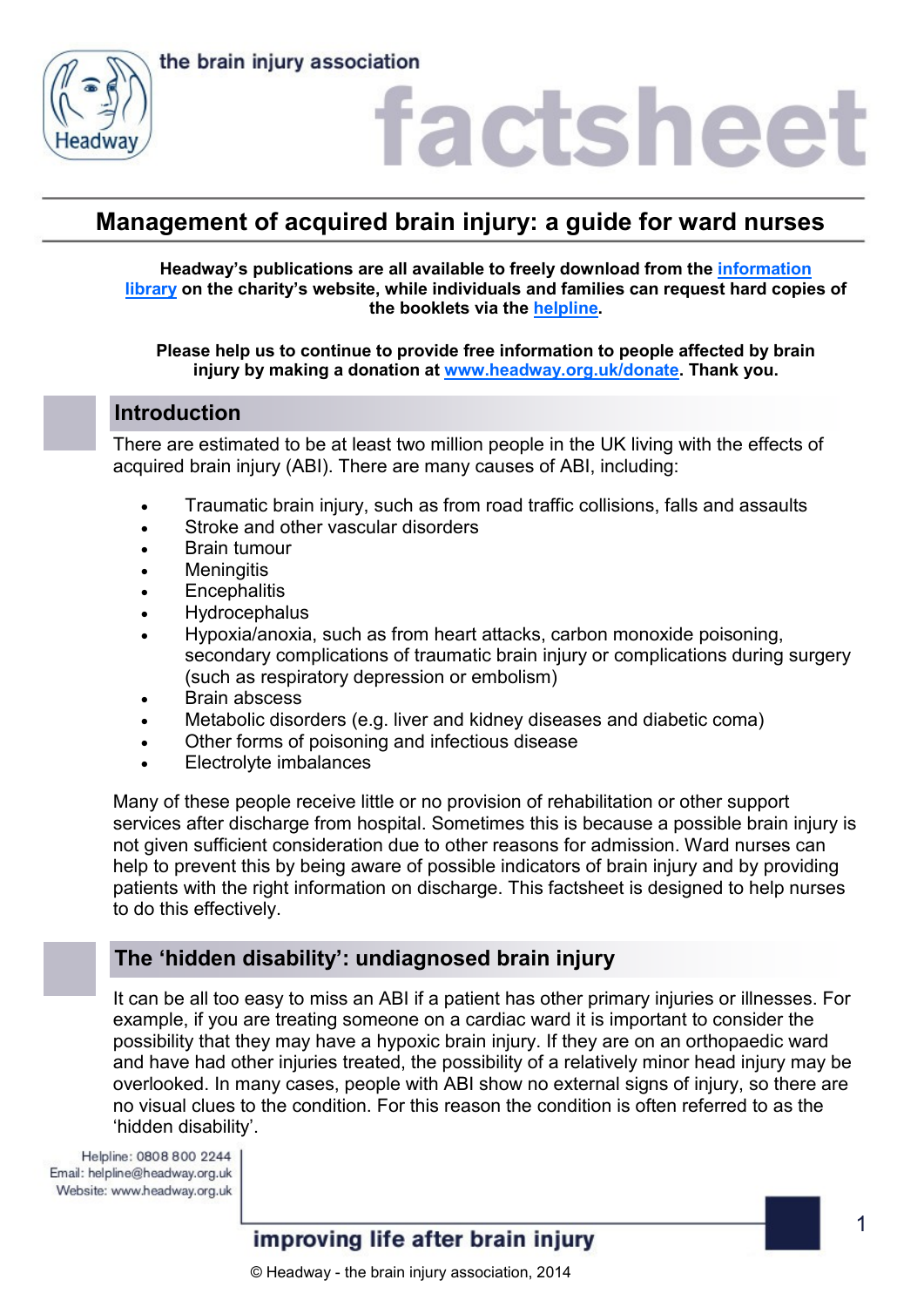



# **actshee**

Symptoms can overlap with other conditions, such as depression, post-traumatic stress disorder (PTSD) and other mental health problems, and if someone has a complex medical condition or multiple injuries it can be easy to focus on the wrong thing. The patient may also lack insight and awareness of their own problems and fail to report relevant information, therefore complicating matters further.

Even if a CT or MRI scan has been performed and shown no injury, there may still be problems. CT and MRI scans do not show damage at a microscopic, cellular level, and widespread disturbance of neurons can occur without being visible. White matter abnormalities are associated with post-concussion symptoms after minor brain injuries. Such deficits are only apparent on diffusion tensor MRI scans and these are not commonly performed.

Also, problems may only become apparent when a patient is discharged and returns to everyday life. For all these reasons, it is important to remember that if ABI is involved a seemingly simple discharge could in fact be a complex one.

## **Signs and symptoms**

It is important to know the signs and symptoms which may alert you to a previously undiagnosed brain injury. The effects can be subtle and easy to mistake for aspects of normal behaviour in the unusual environment of a hospital. It may be necessary to consider brain injury as a reason for the following behaviours:

- Inappropriate disinhibition or aggressiveness towards staff
- Extreme fatigue this may be put down to illness, medication or normal recovery
- Lack of emotional engagement with family and friends
- Making irrational decisions, such as trying to discharge themselves
- Failure to retain information in order to consent to medical procedures
- Lack of engagement and compliance with treatment
- Personality changes
- Extreme mood swings
- Lack of self-awareness or understanding of the current situation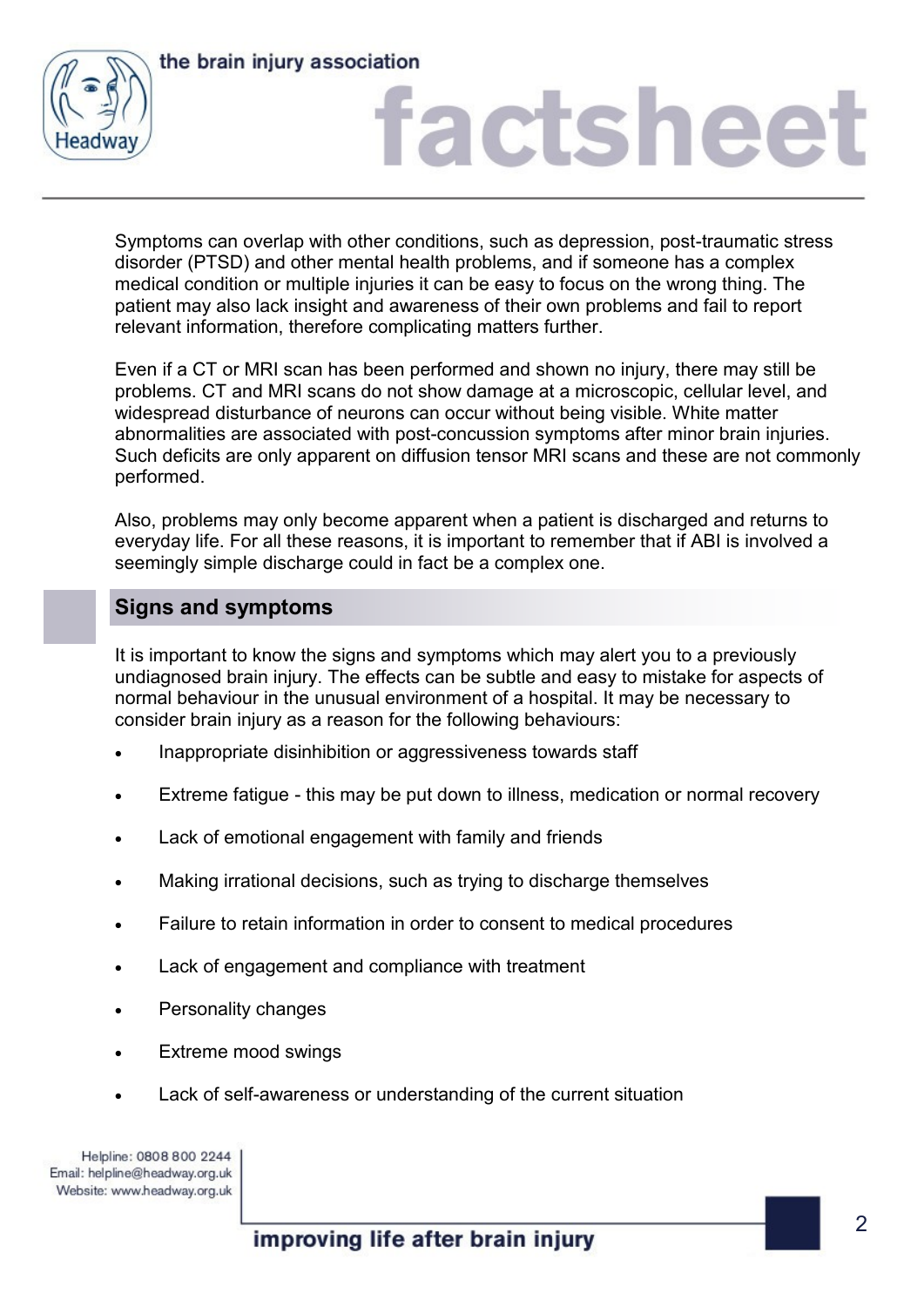### the brain injury association



# factsheet

Discussing the situation with a patient's family members and friends who know them well can help you understand whether their behaviour is particularly unusual for them. It would also be advisable to consider the symptoms of brain injury listed on the following page. Any combination of these could be an indication of brain injury:

# **Physical symptoms:**

- 
- Epileptic seizures or absences Fatigue, often severe
- Headaches, often severe and persistent Hormonal imbalances
- 
- Nausea/vomiting **National State of Australian Neuropathic pain**
- 
- Sleep disturbance **Superintensity** Speech difficulties
- 
- Visual disturbances

# **Cognitive symptoms:**

- Attention and concentration problems Acquired dyslexia
- 
- Language and communication problems Memory problems
- Object recognition problems (agnosia) Problem-solving difficulties
- Face recognition problems, even family and friends (prosopagnosia)
- Perception problems (e.g. inability to perceive particular colours, sounds, shapes, movement, etc)

# **Emotional and behavioural symptoms:**

- Anger **Anger Anxiety Anxiety**
- Apathy and loss of motivation Depression
- 

| Helpline: 0808 800 2244        |
|--------------------------------|
| Email: helpline@headway.org.uk |
| Website: www.headway.org.uk    |

- Continence problems  **Dizziness and balance problems** 
	-
	-
- Loss of taste and smell **Movement and co-ordination problems** 
	-
- Sensitivity to noise **Sexual dysfunction** Sexual dysfunction
	-
- Tinnitus **Victor** Tinnitus **Contract Contract Contract Contract Contract Contract Contract Contract Contract Contract Contract Contract Contract Contract Contract Contract Contract Contract Contract Contract Contract Con** 
	-
- Decision-making problems Information processing difficulties
	-
	-
	- Planning and organisation difficulties

- 
- 
- Disinhibition **Egocentricity Egocentricity**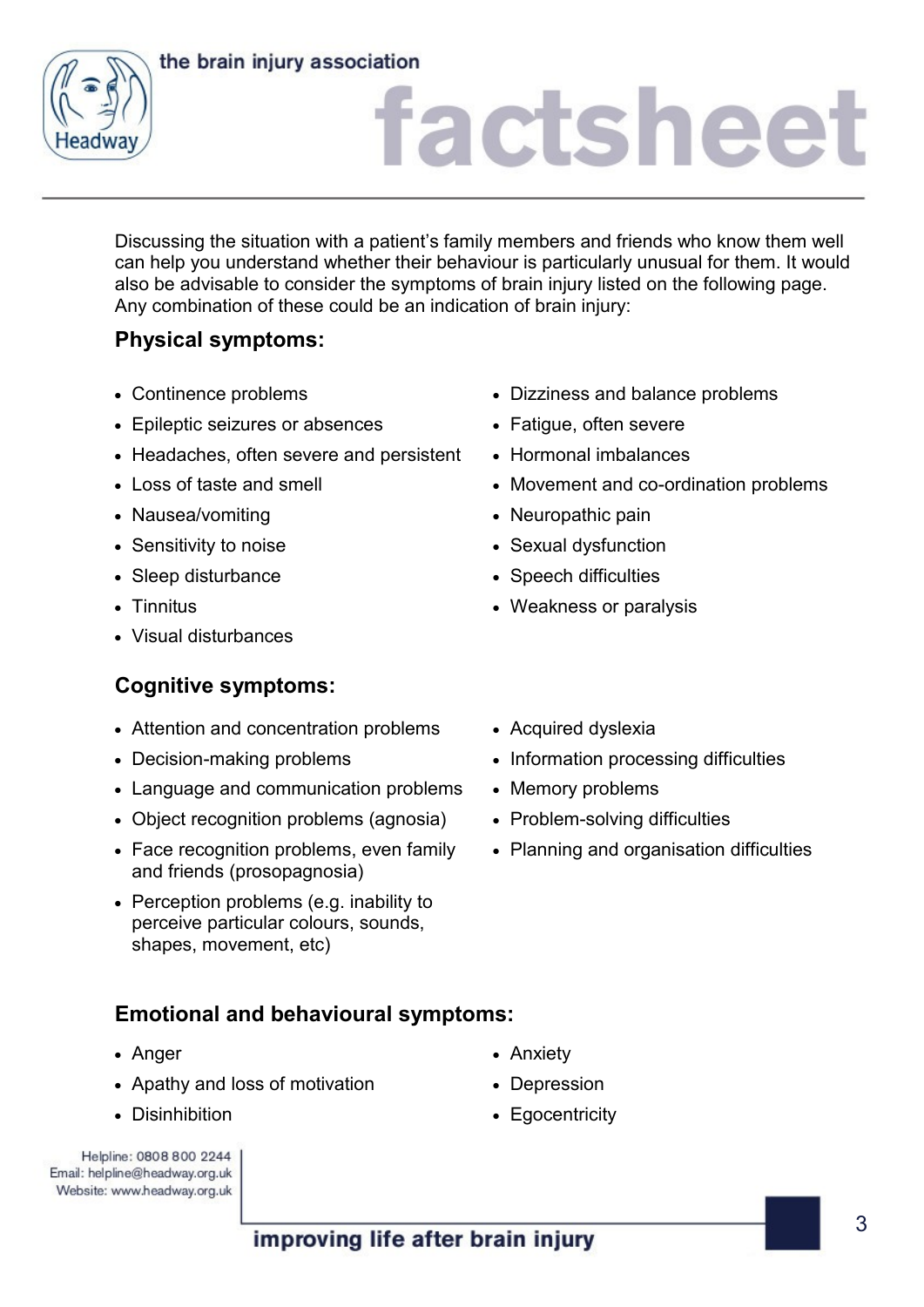



# factsheet

- 
- 
- Personality changes **Exercise Settlessness** Restlessness
- Impaired insight and empathy **IMPU** Impulsivity and self-control problems
- Irritability **Mood swings** Mood swings
	-

# **Referral guide**

If you suspect a patient has an undiagnosed brain injury, a referral should be made as early as possible to one of the following specialists:

- **Neurologists and neurosurgeons:** For any neurological deficits, whether physical, cognitive, emotional or behavioural. Often the best first option for assessment and further referral to other professionals or for brain scans
- **Neurophysiologists:** For assessment and diagnosis of epilepsy and other disorders of nerve function
- **Neuropsychologists and neuropsychiatrists:** For cognitive, emotional and behavioural problems and their impact on the patient and their family
- **Rehabilitation medicine consultants:** For any rehabilitation input and advice

When a patient is to be discharged, other rehabilitation professionals can help them to overcome their everyday problems. Again, it is important to access these services as soon as possible. Consider asking the consultant to write to the patient's GP recommending referral to the following services:

- Community brain injury services
- Neuropsychologists
- **Neuropsychiatrists**
- Counsellors and cognitive behavioural therapists
- Physiotherapists (particularly neurophysiotherapists)
- Occupational therapists
- Social workers
- Speech and language therapists

If the above services are not available on the NHS then chartered professionals in private

Helpline: 0808 800 2244 Email: helpline@headway.org.uk Website: www.headway.org.uk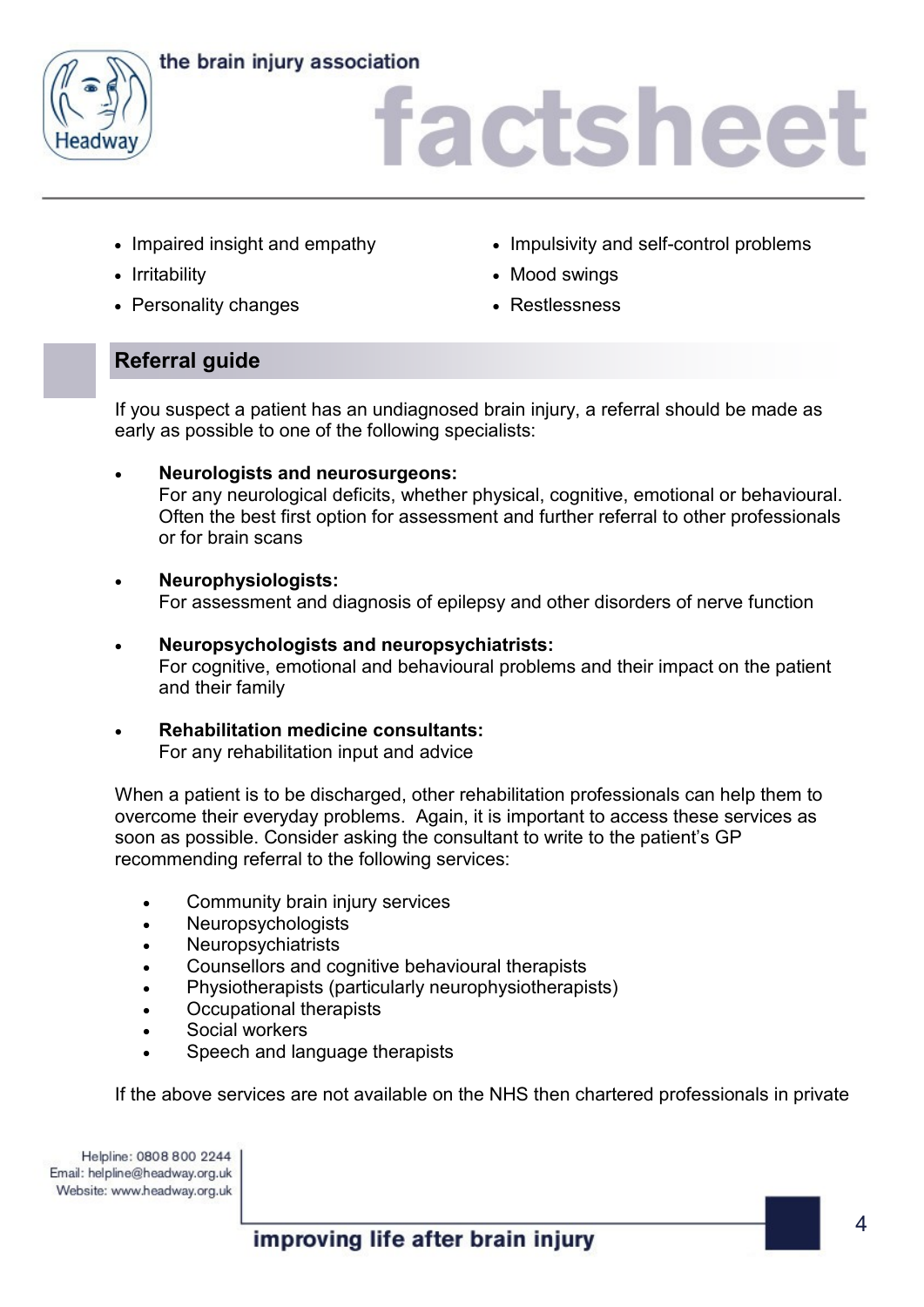



# actshee<sup>®</sup>

practice may be available. Addresses of online directories are provided at the end of this factsheet.

For patients with epilepsy the following professionals specialise in diagnosis, treatment and management:

- Epilepsy nurse specialists
- Epileptologists
- **Neurologists**
- **Neurophysiologists**

On some other occasions it may be necessary to refer to the following specialists:

- **Continence advisors:** For any continence issues
- **Endocrinologists or neuroendocrinologists:**

For hormonal imbalances related to the endocrine system, for example, hypopituitarism caused by damage to the pituitary gland (there is a large body of evidence that hormonal dysfunction is underdiagnosed after traumatic brain injury and can also occur due to tumours, strokes and other conditions affecting the pituitary gland and hypothalamus)

 **Opthalmologists or neuro-opthalmologists:** For eye conditions caused by injury to the brain and central nervous system

Dizziness and balance problems are common and are often related to the vestibular system. If you suspect this is the case then you could ask about referral to a local balance clinic if available. Other referral options include:

- **Audiologists**
- Audiovestibular specialists
- Ear, nose and throat surgeons
- Neurophysiotherapists
- Otologists and neuro-otologists
- **Physiotherapists**

## **Family support**

Families of people with a brain injury may also need advice and support. The brain injury impacts greatly upon the lives of family members, and it is easy for their own needs and

Helpline: 0808 800 2244 Email: helpline@headway.org.uk Website: www.headway.org.uk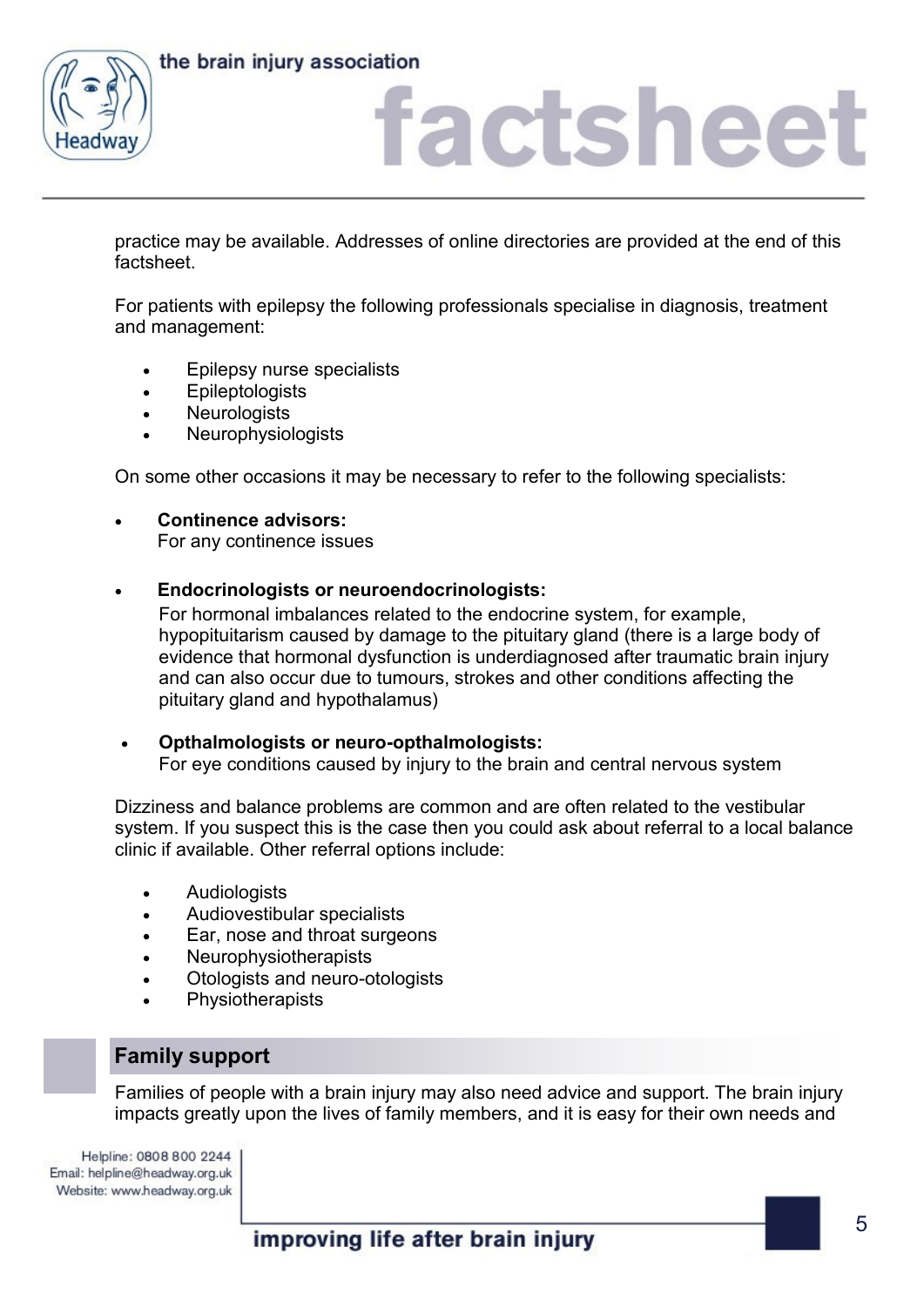



# factsheet

difficulties to be overlooked. Try to discuss the situation with the family and provide them with as much information as possible, while also referring them to the Headway helpline and local support group (see next page).

## **Driving after brain injury**

All drivers are required by law to report any condition that may affect their ability to drive to the DVLA. Failure to do so can result in a £1,000 fine, invalidate their licence and lead to possible prosecution if the person is involved in an accident. Nurses can help to ensure that patients adhere to these rules. If you have any reason at all to suspect that the injury will affect a patient's ability to drive you should tell them this and provide the number for the DVLA Drivers Medical Group. Headway provide a booklet called *Driving after brain injury* which you and the patient should find helpful.

### **Headway services**

Headway has a network of over 100 Groups and Branches throughout the UK, which patients and their families should be made aware of as soon as possible. A wide range of services are available including rehabilitation programmes, family support, social re-integration, community outreach and respite care. Services vary depending on the region and you can find contact details of your local Group or Branch at **[www.headway.org.uk/in-your-area.aspx](https://www.headway.org.uk/in-your-area.aspx)**.

The Headway nurse-led helpline provides information, advises on sources of support and offers a listening ear to anyone affected by brain injury. You can contact the helpline yourself to discuss individual patients or any of the issues raised in this factsheet. You can also refer patients to the service. Contact us on **0808 800 2244** or **[helpline@headway.org.uk](mailto:helpline@headway.org.uk)**.

Further information on all aspects of brain injury, including freely downloadable factsheets and details of our other publications, is available on the Headway website at **[www.headway.org.uk](https://www.headway.org.uk/home.aspx)**.

## **Conclusion**

This is a time of enormous upheaval in the health and social care system. The strains on each area of the NHS can mean that brain injured patients do not receive appropriate referrals when they are discharged. Ward nurses are under great pressure and we do not expect you to take full responsibility for every aspect of patient care. However, if you do have the opportunity to facilitate more efficient referrals then we hope the information in this factsheet can help you.

Helpline: 0808 800 2244 Email: helpline@headway.org.uk Website: www.headway.org.uk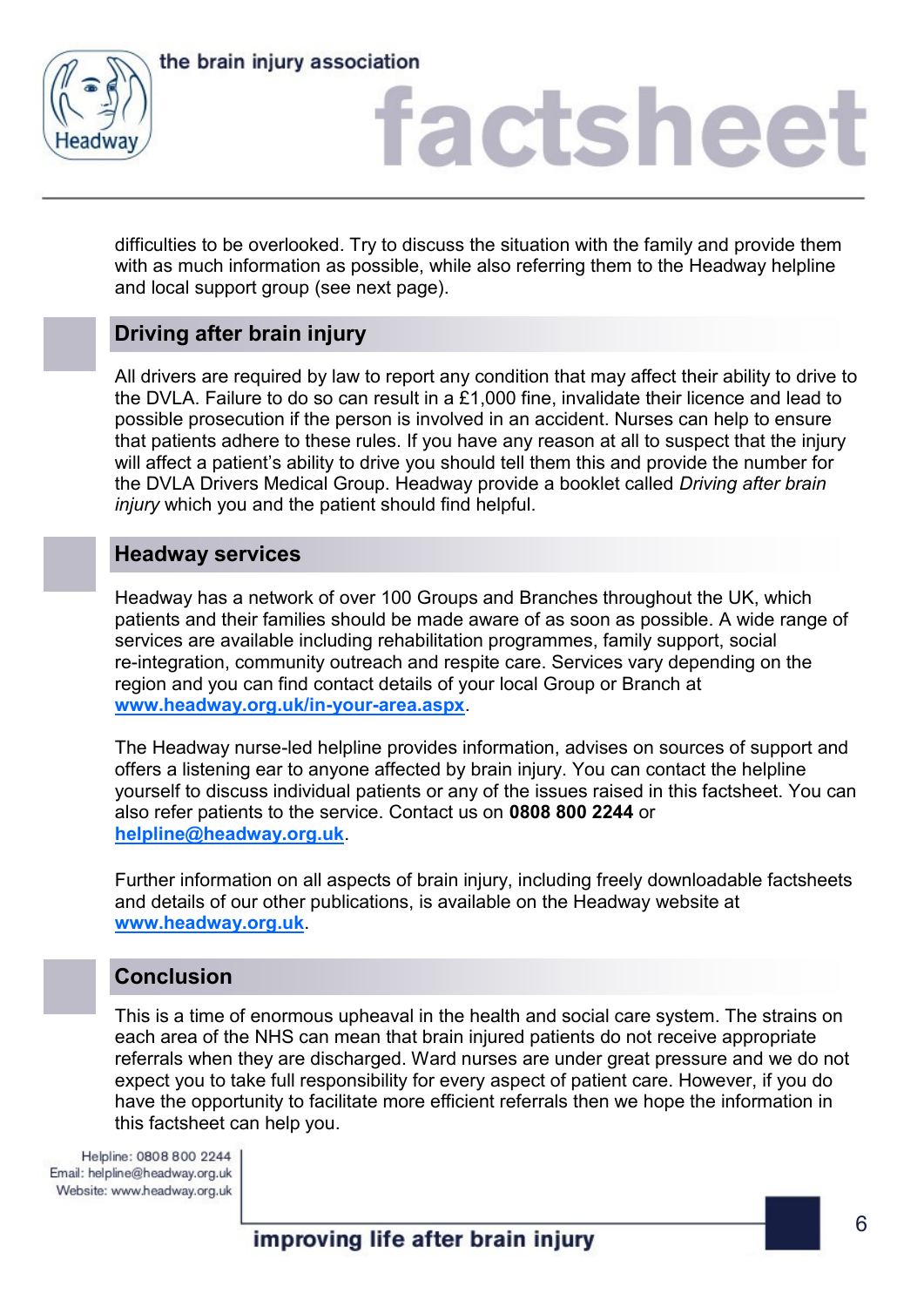



# factsheet

The important thing to remember is that what may seem like a simple discharge could in fact be complex due to the subtle cognitive effects of brain injury.

## **Clinical guidelines**

Several UK clinical guidelines have been produced to outline the ideal standards required for the assessment, treatment and rehabilitation of people after brain injury. These emphasise the need for timely, specialist rehabilitation and support.

The following are freely available online:

British Society of Rehabilitation Medicine. *BSRM Standards for Rehabilitation Services, Mapped on to the National Service Framework for Long-Term Conditions*. BSRM, London 2009. Available from [www.bsrm.co.uk/ClinicalGuidance/ClinicalGuidance.htm.](http://www.bsrm.co.uk/ClinicalGuidance/ClinicalGuidance.htm)

National Institute for Health and Care Excellence (NICE). *Head Injury: Triage, assessment, investigation and early management of head injury in children, young people and adults*. National Collaborating Centre for Acute Care: 2014. Available from [http://](http://guidance.nice.org.uk/CG56) [guidance.nice.org.uk/CG176.](http://guidance.nice.org.uk/CG56)

Royal College of Physicians and British Society of Rehabilitation Medicine. *Rehabilitation following acquired brain injury: national clinical guidelines* (Turner-Stokes, L., ed). London: RCP, BSRM, 2003. Available from [http://bookshop.rcplondon.ac.uk/details.aspx?e=14.](http://bookshop.rcplondon.ac.uk/details.aspx?e=14)

Scottish Intercollegiate Guidelines Network (SIGN). *Brain injury rehabilitation in adults*. Edinburgh: SIGN; 2013. (SIGN publication no. 130). [March 2013]. Available from: [www.sign.ac.uk/guidelines/fulltext/130/index.html.](http://www.sign.ac.uk/guidelines/fulltext/130/index.html)

Scottish Intercollegiate Guidelines Network (SIGN). *Early management of patients with a head injury*. Edinburgh: SIGN; 2009 (guideline no. 110). [May 2009]. Available from [www.sign.ac.uk/guidelines/fulltext/110/.](http://www.sign.ac.uk/guidelines/fulltext/110/)

Helpline: 0808 800 2244 Email: helpline@headway.org.uk Website: www.headway.org.uk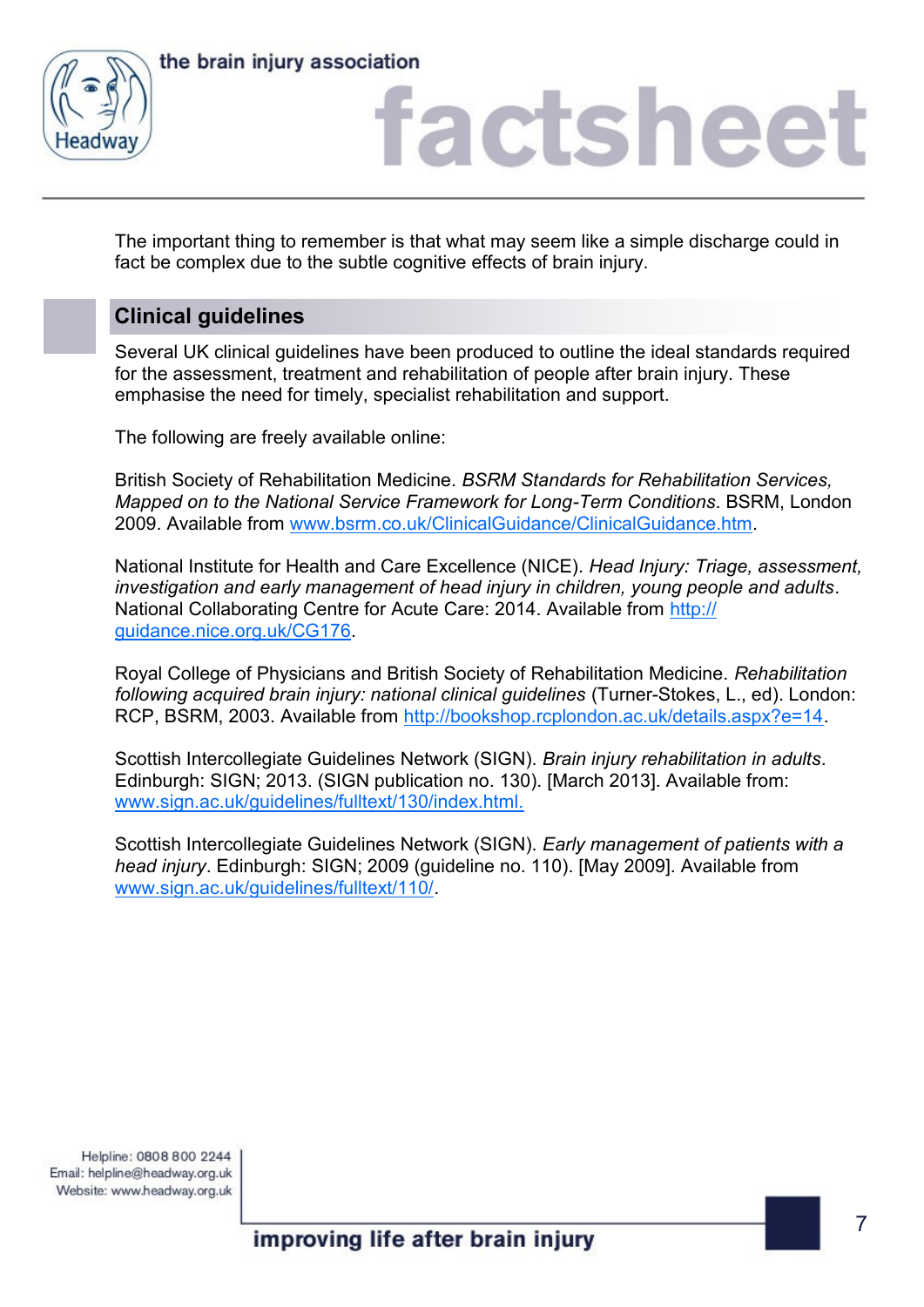the brain injury association



# actshee

## **Further reading**

The following books are available from Headway and provide a good introduction to brain injury and its effects:

- Clare, L. & Wilson, B.A. (1997) *Coping with Memory Problems: A practical guide for people with memory impairments, their relatives, friends and carers*. London: Pearson Assessment.
- Daisley, A., Tams, R. and Kischka, U. (2008) *Head Injury: The Facts*. Oxford: Oxford University Press.
- Hedley, N (2011) *Living with an Acquired Brain Injury: The Practical Life Skills Workbook*. Milton Keynes: Speechmark Publishing Ltd.
- Johnson, J. (2013) *My Dad Makes the Best Boats*. Milton Keynes: Speechmark Publishing Ltd.
- Johnson, J. (2013) *My Mum Makes the Best Cakes*. Milton Keynes: Speechmark Publishing Ltd.
- Johnson, J. (2011) *"My Parent has a Brain Injury..." ...a Guide for Young People*. Self-published.
- Powell, T (2013) *The Brain Injury Workbook: Exercises for Cognitive Rehabilitation*. Milton Keynes: Speechmark Publishing Ltd.
- Powell, T. (2004) *Head Injury: A Practical Guide*. Milton Keynes: Speechmark Publishing Ltd.

**To discuss any issues raised in this factsheet, or to find details of our local groups and branches, please contact the Headway helpline free of charge on 0808 800 2244 (Monday - Friday, 9am-5pm) or by email at [helpline@headway.org.uk.](mailto:helpline@headway.org.uk)** 

**You can also find more information and contact details of groups and branches on our website at [www.headway.org.uk/supporting-you.](https://www.headway.org.uk/supporting-you/in-your-area/groups-and-branches/)**